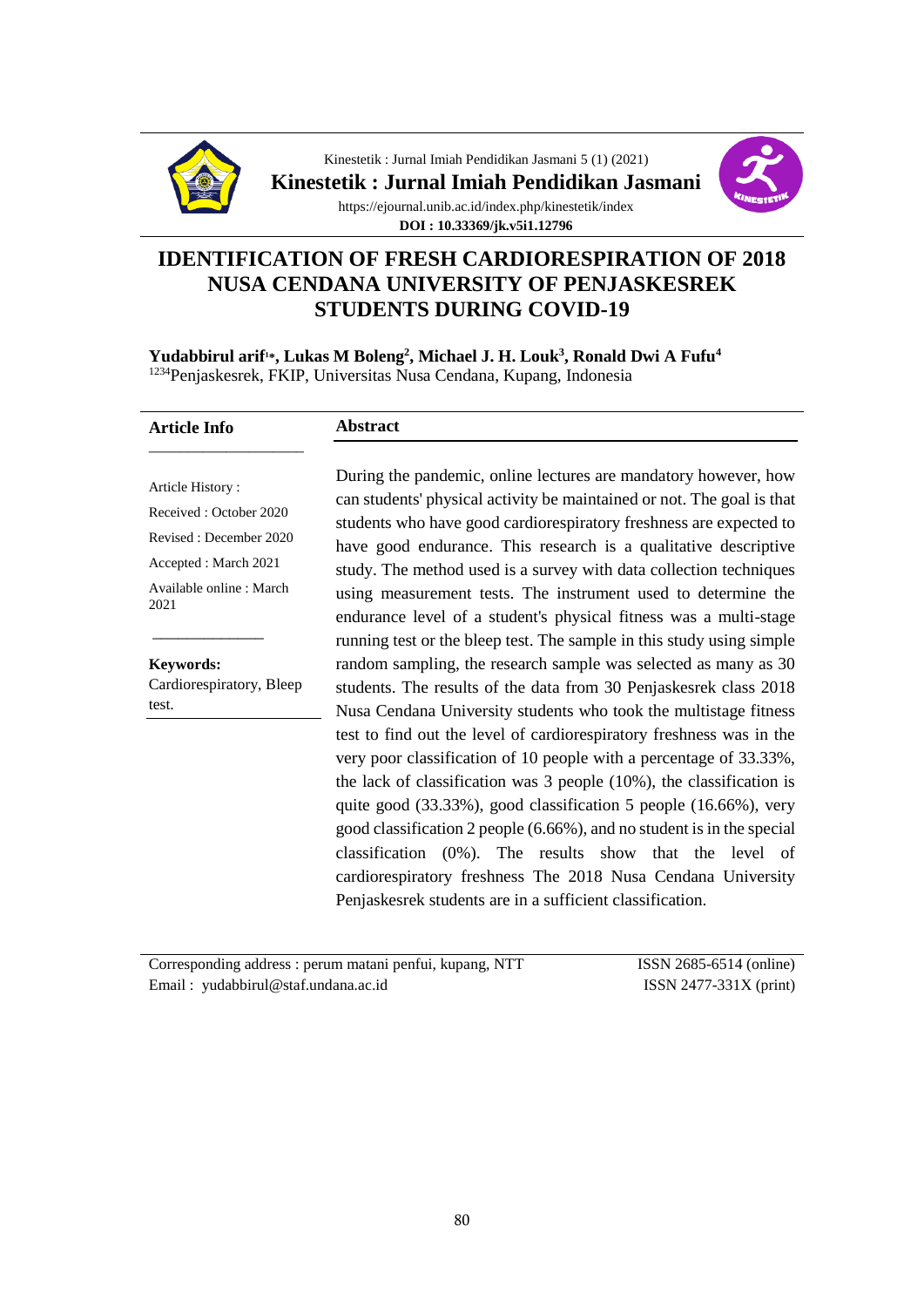#### **INTRODUCTION**

At this time, the phenomenon that is currently occurring in a new lifestyle, as we understand it about healthy living, maintaining distance, and so on, can be called a new normal, the main cause is the coronavirus.

This virus is a type of virus that can be said to be new, so the vaccine is still being studied and has not been found. easy transmission and a very high-risk level so we need to be vigilant. There is, however, growing consensus that the pathogen is being readily transmitted among humans (Osler, 2019)

At this time the activities of the activities in the community changed as a whole. The most prominent changes can be seen in the aspects of life at all levels of society such as sports activities, economic activities, especially in the world of education. So there are many preventive efforts that you have to do, such as exercising to maintain endurance, wearing masks and washing your hands frequently, and so on, which are related to a healthy lifestyle. The trends will improve only if students are taught how to lead healthy lifestyles (Anderson & Glover, 2017). For physical education the teacher must show the many ways in which physical education can have a positive impact on life.

If the body's fitness is not maintained, it will be very susceptible to viruses. For this reason, innovations are carried out in the world of education, namely by using online education (in the network), which is expected to emphasize the level of the spread of COVID-19. As

an educator who adapts to technological advances, he must be able to use the facilities and infrastructure that have been provided through the zoom application, both in the world of sports and in the world of education itself.

A person who has a good level of cardiorespiratory freshness is expected to be able to do activities for a relatively long time and have the body's resistance to disease attacks so that their activities are not disturbed.

A person who has a good cardiorespiratory freshness level is expected to be able to carry out activities for a relatively long time and have the body's resistance to disease so that his activities are not disturbed. Healthrelated components of fitness include cardiorespiratory fitness, muscular strength, muscular endurance, and flexibility (Sullivan, 2015).

Strength is the basic ability of the condition components, because strength is the driving force of any physical activity (Arif, Boleng, Babang, et al., 2019). so it can be understood that good physical condition will increase the components of the student's body condition. Scaled to developmental appropriateness, the components of Health-Related Physical Fitness, cardiorespiratory endurance, muscular strength, muscular endur- ance, body composition, and flexibility (1) may be introduced in the early childhood years through an educational movement concept called Body Awareness (what the body can do) (H. Brewer, 2018).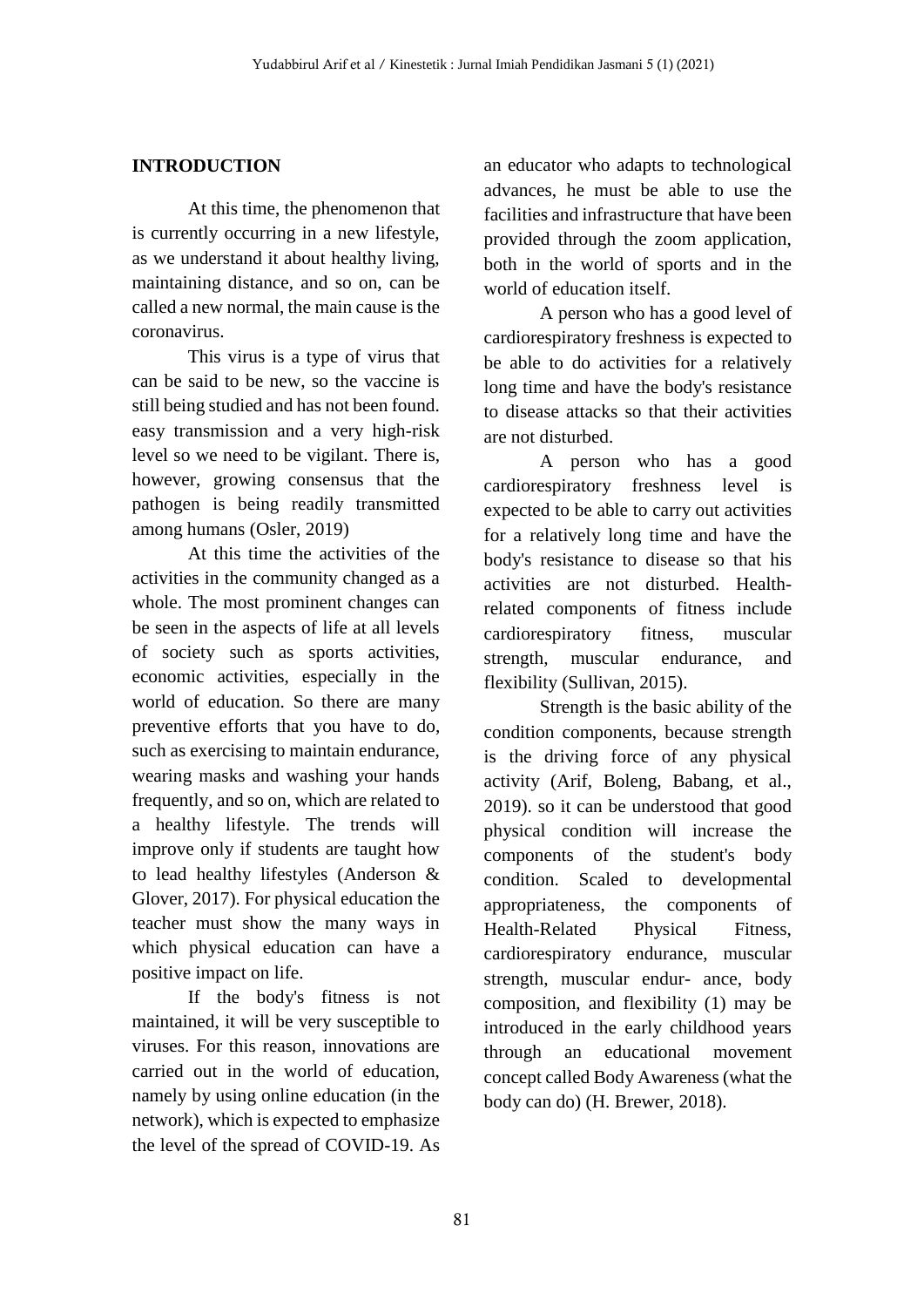This will provide about the importance of sports education for students during the COVID -19 pandemic. Physical fitness has components consisting of several kinds and all of these elements must be met to be said to have good physical fitness. The components of health-related physical fitness are aerobic fitness, muscular strength, muscular endurance, flexibility, and body composition as they relate specifi- cally to health enhancement (Ayers & Sariscsany, 2011).We can see from some of the components of physical fitness, lung and heart endurance or cardiorespiratory is the biggest contributor in improving and maintaining fitness or good health.

We need to realize that in choosing and doing sports activities, it must be adjusted to our abilities. Today's technological advances make it very easy for humans to get everything easier, one of which is by using the Zoom application. First, it is hoped that students will have good cardiorespiratory freshness when the Covi-19 Pandemic occurs.

Implementation can be interpreted as the expansion of activities that adjust in the interaction between goals and actions to achieve and require an effective and efficient bureaucratic implementing network. Despite the effectiveness of quality physical education (whereby students have an opportunity to learn meaningful content with appropriate instruction and assessments) in increasing physical activity, challenges exist to its equitable and effective delivery (Harold W. Kohl III, 2013).

Fitness good cardiorespiration will have a positive impact towards: (1) capacity building blood circulation and heart work; (2) increased strength, flexibility, endurance, coordination, balance, speed, and agility; (3) increased mobility efficiently; (4) increased ability restoration of organs after exercise; and (5) increased ability to respond with fast

Physical Best complements and supports existing physical education programs by teaching and applying health-related physical fitness concepts to promote lifelong physical activity (Ayers & Sariscsany, 2011).

The new health consciousness intensified attention on the care of the body by awarding exercise a major role in the achievement and maintenance of health and happiness, to the point where physical fitness and body shape have increasingly been used by advertisers as cultural symbols of both wellbeing and wealth (Tinning, 2010). It can be understood that exercise awareness for health maintenance is for physical care as well. They've since experienced the incredible benefits weight training provides, such as increased muscle strength and endurance, stronger bones, definition, and leaner bodies (Arif, Boleng, Maria, et al., 2019). We can understand that if the body's activities are trained, the components of physical fitness from strength, endurance, and bone strength will increase.

Physical fitness is closely related to human activities in doing work and moving. In general, what is meant by physical fitness is physical fitness. Physical fitness is a person's ability to perform physical tasks that require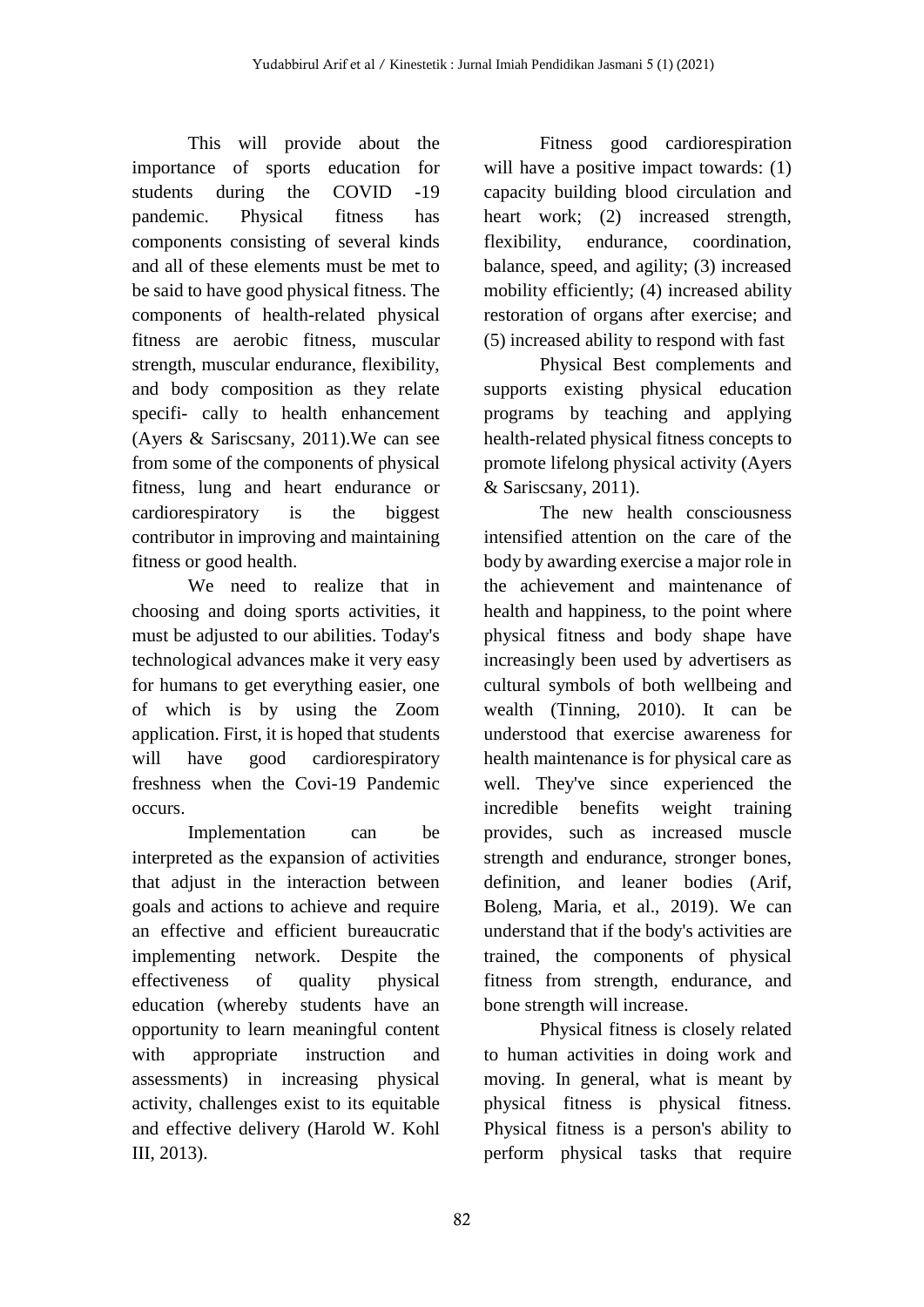strength, endurance, and flexibility (Bridge et al., 2014).

One of the factors that determine physical fitness is endurance, which is the main component that determines one's fitness. Endurance is the ability to sustain a dynamic effort over an extended period, lasting several minutes or even hours (Development & Coaching, 2012). Endurance is the body's ability to carry out sustainable activities for a long time without significant fatigue.

States that physical fitness involves five components, namely: lung and heart endurance, muscle strength, muscle endurance, flexibility or flexibility, and body composition (Bridge et al., 2014).

However, in addition to being concerned about the function and control of muscle through the motor unit (the basic functional unit of the human neuromuscular system), the professional must be cognizant of how the cardiovascular and respiratory systems interact with the neuromuscular system to provide an optimal environment for sustaining muscular work (Lynn et al., 2018). We can understand that the cardio and respiratory systems interact with the neuromuscular system to optimize muscle work.

For example, the respiratory system brings oxygen into the body; the vascular system transports the oxygen in the blood, which is pumped by the cardiac muscle (hence cardiovascular) and is used in the cell at the end stage of a series of metabolic reactions within a pathway to produce energy (C. Brewer, 2017) as we can see and understand that the freshness of student cardiorespiratory freshness before the pandemic period and after the pandemic period is certainly different so that there will be a change from the freshness of student cardiorespiratory freshness.

## **METHODS**

## **Research Methods**

This research is a qualitative descriptive study, which is research conducted to answer problems about the state or condition as it is in the field in the phenomenon to be studied using the media of calculating numbers (Sugiono, 2016). The method used is a survey with data collection techniques using measurement tests. The test is a series of questions or exercises and other tools used to measure knowledge, intelligence, abilities or talents possessed by individuals or groups (Arikunto, 2013)

## **Types of Research**

This type of research used in research is quantitative research.

## **Research Instruments**

The research instrument is a measuring tool that supports the success of research to collect data. The instrument used to determine the cardiorespiratory freshness level of students is the multistage fitness test or the bleep test. This test has many advantages including it can be carried out in a field that is not so wide, test takers are easier in terms of supervision, and students can be tested together or in groups.

The multistage fitness test running research instrument used to measure the cardiorespiratory freshness level of this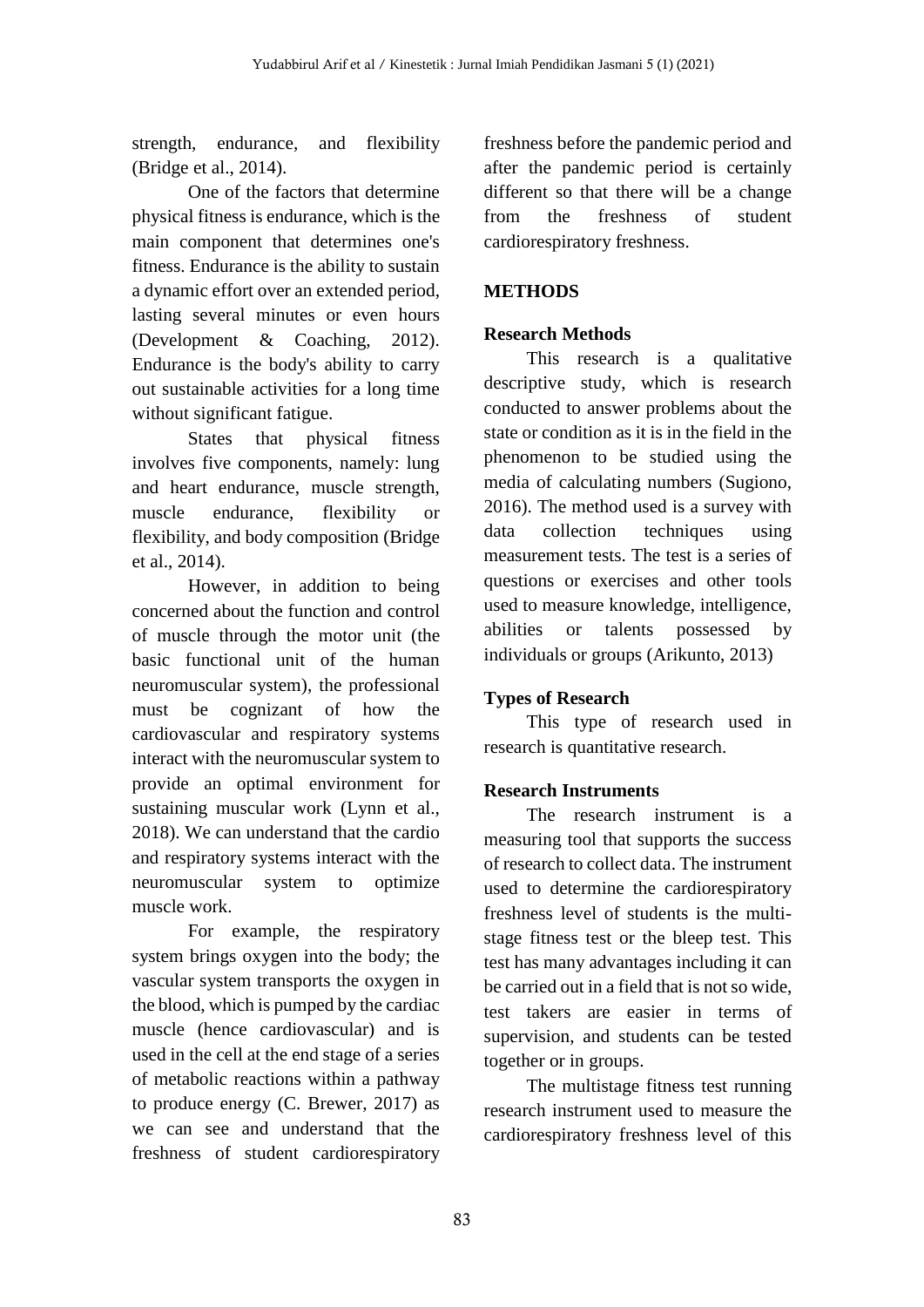student has an instrument validity of 0.71 and a reliability of 0.521.

#### **Data Collection Techniques**

The data collection techniques used for this study were as follows:

- 1. Observation, which requires the full presence of the researcher, and therefore social and emotional relationships need to be established between the researcher and the actor being observed. Also, the researcher is also assisted by two research members.
- 2. Observations, at this stage the researcher observes the symptoms that occur and finds problems in the research location
- 3. Tests, tests that are conducted are athletic physical ability tests

#### **Data Analysis Techniques**

Based on the type of research, this is a quantitative descriptive study with the following steps:

- 1. Add up the test scores
- 2. Analyze test results
- 3. Connecting with the table of physical fitness norms based on VO2Max and the category table will be able to determine the level of physical fitness.

#### **RESULT**

The results of the overall study of the cardiorespiratory freshness level of the 2018 National Education and Physical Education Center students at Nusa Cendana University: Descriptive analysis shows that the maximum value of the cardiorespiratory freshness level of the 2018 National Education and Physical Education Center students at Nusa Cendana University is 54. Meanwhile, the minimum score is 27.6. The average cardiorespiratory freshness level of students was 38.91. and standard deviation (SD) 6.63.

**Table 1.** Frequency Distribution of Classification of Cardiorespiratory Freshness Levels of 2018 National Education Team for Physical Education at Nusa Cendana University.

| <b>Interval</b> | Klasifikasi | Frekwensi      |            |
|-----------------|-------------|----------------|------------|
| skor            |             | <b>Absolut</b> | presentase |
| < 35            | Sangat      | 10             | 33,33 %    |
|                 | Kurang      |                |            |
| 35-37           | Kurang      | 3              | 10 %       |
| 38-44           | Cukup baik  | 10             | 33,33 %    |
| $45 - 50$       | <b>Baik</b> | 5              | 16.66%     |
| $51 - 55$       | Baik sekali | $\mathfrak{D}$ | 6,66%      |
| > 55            | Istimewa    |                | $0\%$      |
| Jumlah          |             | 30             | 100        |



**Figure 1.** Histogram of Frequency Distribution of Classification of Cardiorespiratory Freshness Levels of 2018 Physical Education and Health Education Students at Nusa Cendana University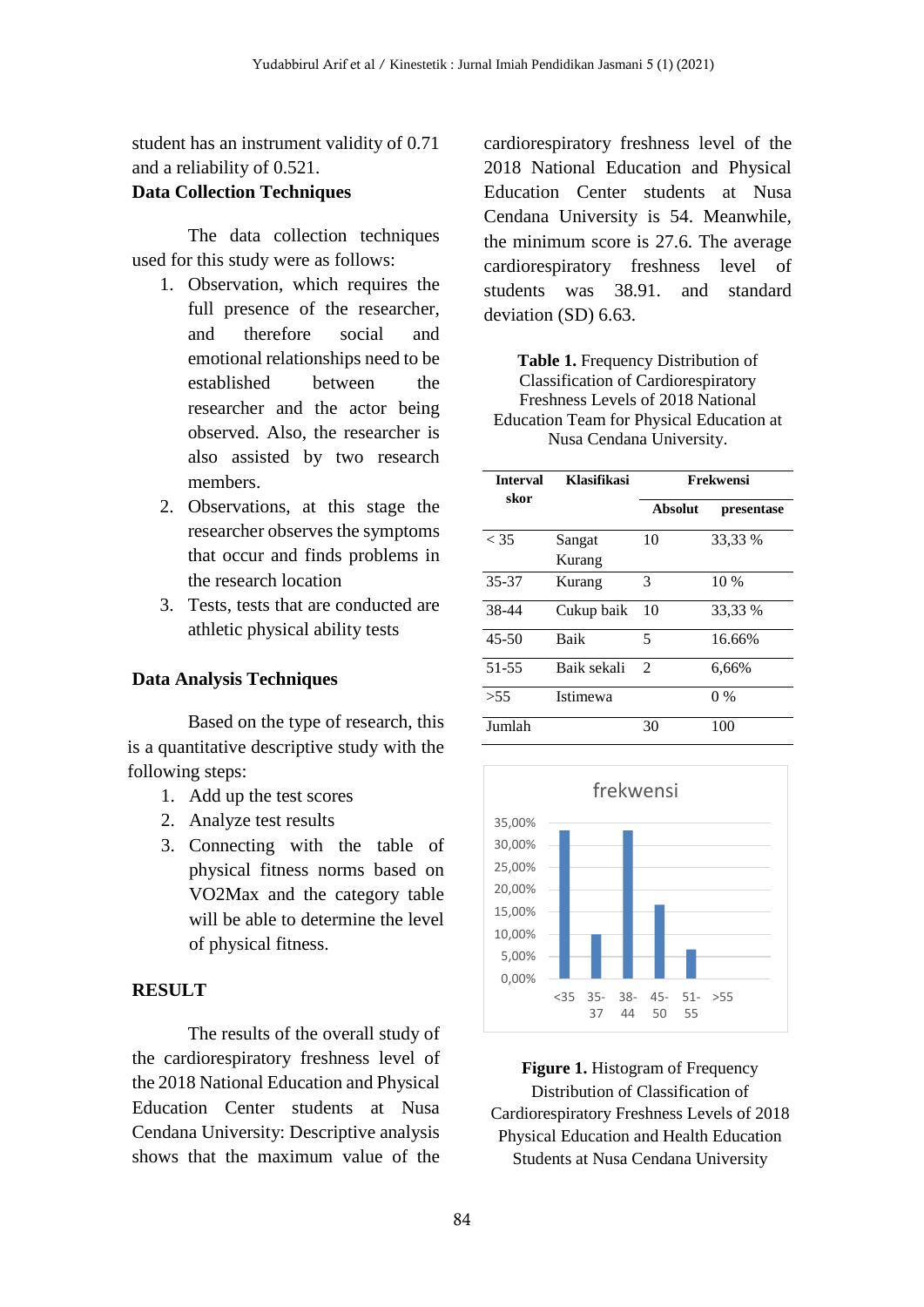#### **DISCUSSION**

The purpose of this study is to see how the cardiorespiratory freshness of the 2018 class of physical education and health education students at Nusa Sandalwood University during the current Covid 19 pandemic by using a zoom application or other online application, in East Nusa Tenggara. So that it can be seen clearly whether Covid 19 reduces the level of cardiorespiration or increases the level of cardiorespiration of the 2018 class of physical education students at Nusa Sandalwood University.

The results of the classification of the data were 30 Penjaskesrek class 2018 Nusa Cendana University students who took the multistage fitness test to find out the level of cardiorespiratory freshness was in the very poor classification of 10 people with a percentage of 33.33%, less classification of 3 people (10%), Good enough classification 10 people (33.33%), good classification 5 people (16.66%), very good classification 2 people (6.66%), and no students are in the special classification (0%).

The relationship with the physical activities carried out by students both during learning and outside learning hours can be said to be lacking. This is also because the risk of COVID 19 is related to outdoor sports. Therefore, after a study was carried out to measure the cardiorespiratory freshness of the 2018 National Education and Physical Education Center students at Nusa Cendana University which was conducted online using a multistage fitness test or bleep test, the results showed that the level of cardiorespiratory freshness The 2018 Nusa Cendana University Penjaskesrek students are in a sufficient classification.

If you look at the same research, the focus of research on cardio respiration is certainly different. It can be understood that the research carried out during the pandemic period, of course, has a significant difference. If compared scientifically, of course, the cardiorespiratory fitness of students who were not during the pandemic, of course, they used face-to-face learning and their physical activities were carried out directly which could also be monitored. It is different from those who did this research with the same variables during the pandemic because using full elearning would be very difficult to monitor learning activities carried out online.

## **CONCLUSION**

Based on the results of the data, the results of the research on the cardiorespiratory freshness level were obtained by measuring using a multistage fitness test or bleep test for the 2018 National Education and Physical Education Center students at Nusa Cendana University.

The cardiorespiratory level of physical education and health education students class 2018 varies according to classification. There are 10 people in the very poor classification with a percentage of 33.33%, 3 people (10%) lacking classification, good enough classification 10 people (33.33%), good classification 5 people (16.66%), very good classification 2 people (6.66%), and no students are in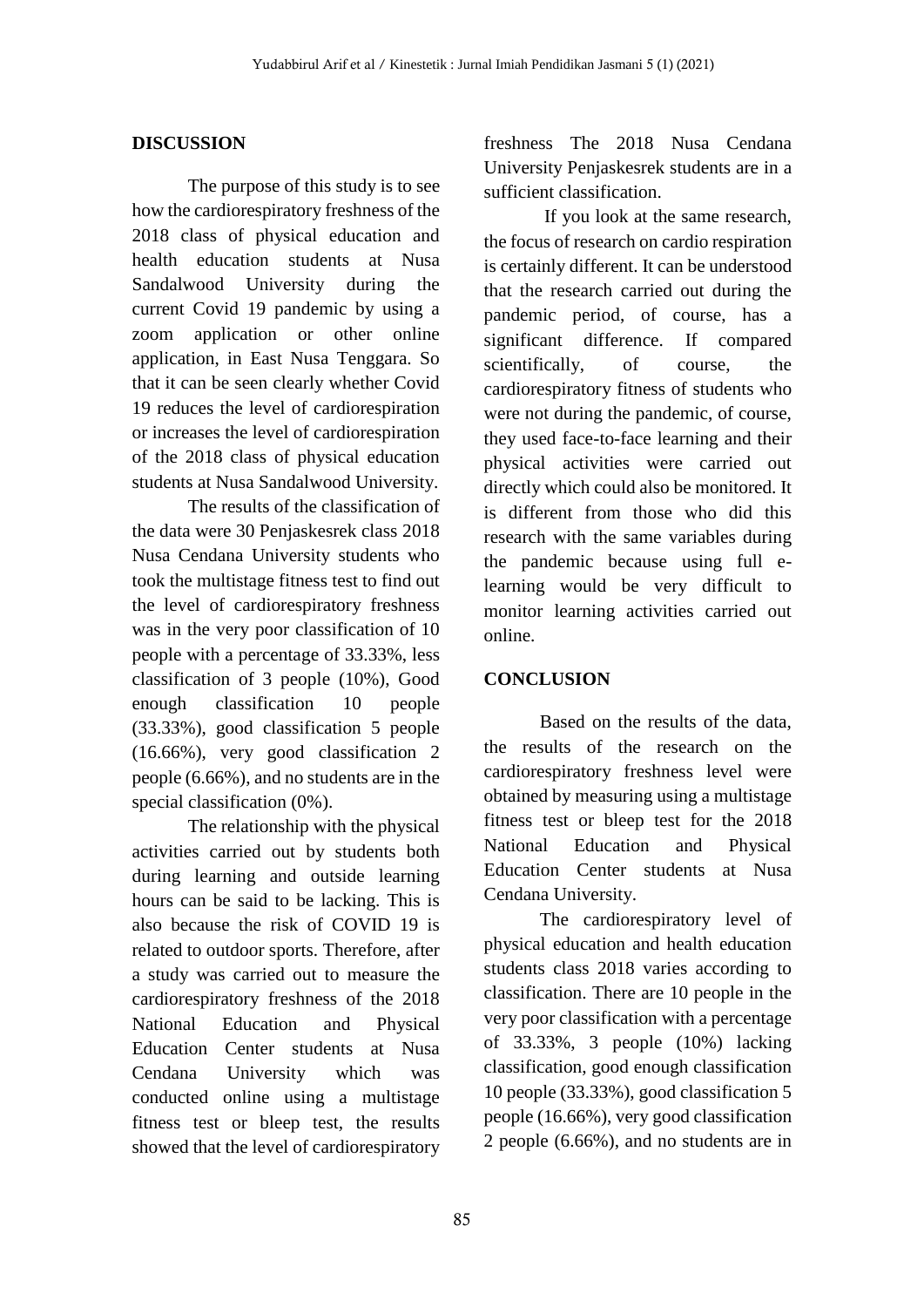the special classification (0%). It was found that the cardiorespiratory freshness level of the 2018 National Education Team for Physical Education, Nusa Cendana University was classified as sufficient.

During the covid-19 pandemic this greatly affects physical activity. Aerobic exercise that is done is of course also risky if done outdoors. If done indoors, of course there are limited space. Limitations in research can also be understood that mass research cannot be carried out because it will increase the percentage of transmission.

The relationship with the physical activities carried out by students both during learning and outside learning hours can be said to be lacking. Things that can be developed in this research we can give a larger scale not only at the faculty level, also at the university level, even at the provincial level.

#### **REFERENCES**

- Anderson, L., & Glover, D. R. (2017). Building Character, Community, and a Growth Mindset in Physical Education: Activities That Promote Learning and Emotional and Social Development. Human Kinetics.
- Arif, Y., Boleng, L. M., Babang, V. M. M. F., & Saba, K. R. (2019). Pengaruh Keseimbangan, Daya Ledak Otot Tungkai, Dan Motivasi Berprestasi Dengan Kemampuan Tendangan Monthong Doliochagi (Vol. 3, Issue 3). https://doi.org/http://dx.doi.org/10.2388 7/ijerr.v2i3.21091.g13182
- Arif, Y., Boleng, L. M., Maria, V., Flora, M., & Saba, K. R. (2019). The Effect of Weight Training Using Inner-Load Outer-Load on the Process of

Developing Chest Muscles in Fitness Members in the City of Kupang. International Journal of Innovation, Creativity and Change, 5(3), 478–491. https://www.ijicc.net/images/Vol\_5\_Iss \_3/28\_Neolaka\_P478\_2019R.pdf

- Arikunto, S. (2013). Prosedur penelitian atau pendekatan praktik. Cet XV.
- Ayers, S. F., & Sariscsany, M. J. (2011). Physical Education for Lifelong Fitness.
- Brewer, C. (2017). athletic movement skills, Training for Sports Performance. Human Kinetics.
- Brewer, H. (2018). Physical Activity and Health Promotion in the Early Years: Effective Strategies for Early Childhood Educators. In Springer (14th ed.). springer. https://doi.org/10.1007/978-3- 319-76006-3
- Bridge, C. A., Ferreira Da Silva Santos, J., Chaabène, H., Pieter, W., & Franchini, E. (2014). Physical and physiological profiles of Taekwondo athletes. In Sports Medicine (Vol. 44, Issue 6, pp. 713–733). https://doi.org/10.1007/s40279-014- 0159-9
- Development, L. A., & Coaching. (2012). Taekwondo for Life. National Coahing Certification Program.
- Harold W. Kohl III, H. D. C. (2013). Educating the Student Body: Taking Physical Activity and Physical Education to School. In National Academies Press. National Academies Press. https://doi.org/10.17226/18314
- Lynn, S. K., Noffal, G. J., & Pamukoff, D. N. (2018). Biomechanics of resistance training. In Conditioning for Strength and Human Performance (pp. 96–123). Routledge.https://doi.org/10.4324/9781 315438450-6
- Osler, S. (2019). Coronavirus Outbreak. Journal of Chemical Information and Modeling, 1–83.

Sugiyono. (2016). Metode Penelitan